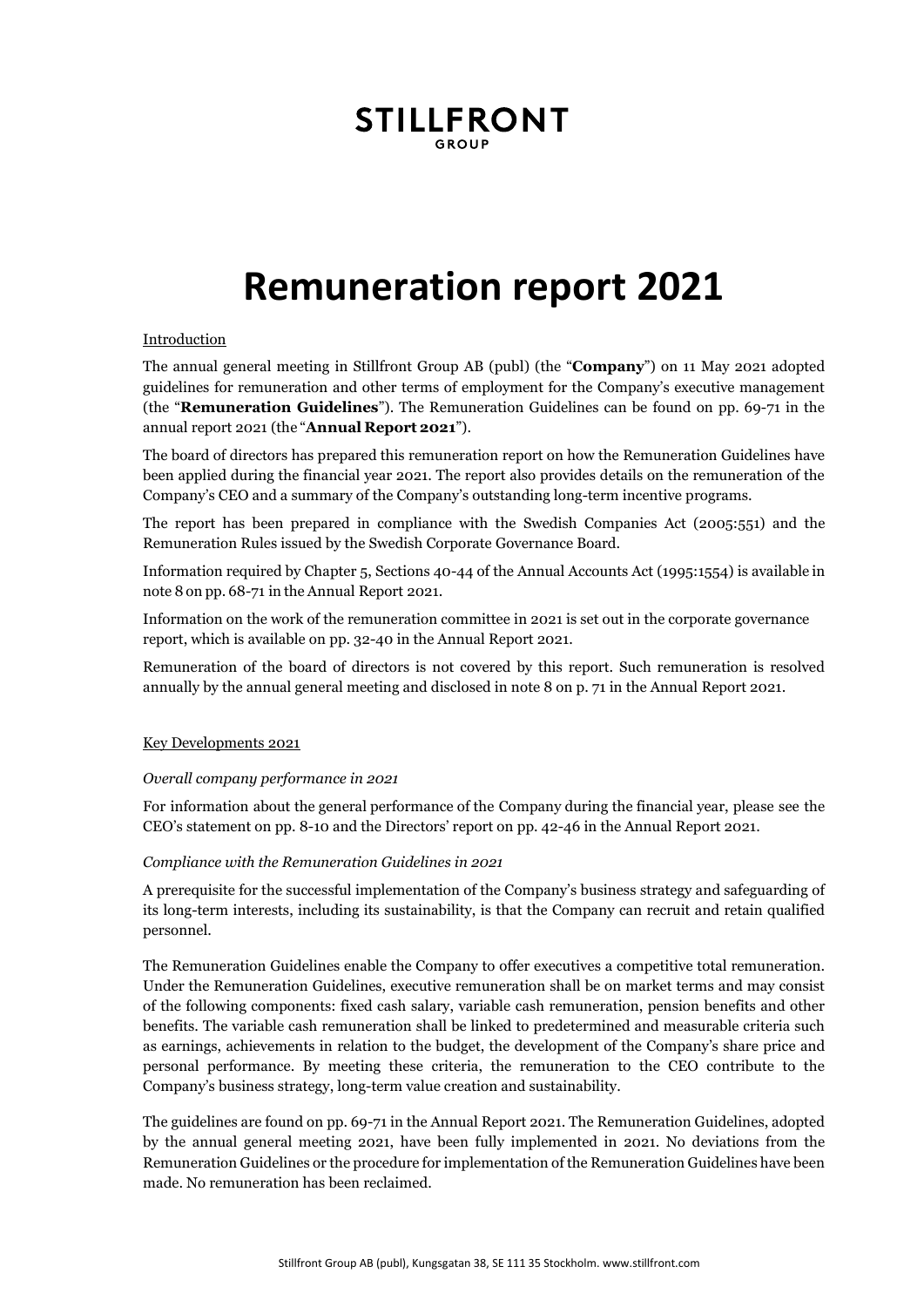

The auditor's report regarding the Company's compliance with the Remuneration Guidelines is available on https://www.stillfront.com/en/annual-general-meeting-2022/.

In addition to remuneration covered by the Remuneration Guidelines, the general meetings of the Company have resolved to implement long-term share-related incentive plans and approve remuneration to the board of directors.

|  | Table 1 - Total remuneration of the CEO during 2021 (SEK) |  |  |  |
|--|-----------------------------------------------------------|--|--|--|
|  |                                                           |  |  |  |

| ame of Director Financial<br>(position)<br>vear |      | <b>Fixed remuneration</b> |                          | <b>Variable remuneration</b> |                                          | <b>Extraordinary</b> Pension<br>items | expense   | <b>Total</b><br>remuneration | <b>Proportion of</b><br>fixed and<br>variable<br>  remuneration |
|-------------------------------------------------|------|---------------------------|--------------------------|------------------------------|------------------------------------------|---------------------------------------|-----------|------------------------------|-----------------------------------------------------------------|
|                                                 |      | <b>Base salary</b>        | <b>Other</b><br>benefits | <b>variable</b>              | <b>One-year Multi-year</b><br>  variable |                                       |           |                              |                                                                 |
| Jörgen Larsson<br>(CEO)                         | 2021 | 6,154,000                 | O                        |                              | 500,000See under Table 2                 | $\Omega$                              | 1,500,000 | 8,154,000                    | 94%/6%                                                          |

#### Remuneration from other entities within the Stillfront Group

The CEO has not received any remuneration from any other company within the Stillfront Group during the financial year 2021.

#### Share-based remuneration

*Outstanding long-term share-based incentive programs*

The Company has three outstanding share related incentive programs, see Table 2 below.

*Table 2 – Long-term incentive programs*

| Program                      | <b>Outstanding</b><br>share<br>options/warrants                       | <b>Vesting</b><br>period | <b>Exercise period</b>                                                                                                                                                                                                                                                                                                                                        | price<br><b>Exercise</b><br>(SEK) | <b>CEO</b><br>participation in<br>Program       |
|------------------------------|-----------------------------------------------------------------------|--------------------------|---------------------------------------------------------------------------------------------------------------------------------------------------------------------------------------------------------------------------------------------------------------------------------------------------------------------------------------------------------------|-----------------------------------|-------------------------------------------------|
| <b>Series</b><br>2019/2023   | employee<br>200,000<br>with<br>share<br>options<br>attached warrants* | 3 years                  | 15 Dec 2022 - 15<br>Dec 2023                                                                                                                                                                                                                                                                                                                                  | 44.80                             | Yes.<br>70,000<br>share<br>employee<br>options  |
| <b>Series</b><br>2020/2024 I | 277,000*                                                              | 3 years                  | 1 Jun 2023 - 31<br>May 2024                                                                                                                                                                                                                                                                                                                                   | 70.38                             | Yes,<br>100,000<br>warrants                     |
| <b>Series</b><br>2021/2025   | 3,500,000                                                             | Minimum<br>3 years       | From and including the day<br>of the Company's Q1 report<br>2025 up to and including<br>seven days thereafter, (ii)<br>from and including the day<br>of the Company's Q2 report<br>2025 up to and including<br>seven days thereafter, (iii)<br>from and including the day<br>of the Company's Q3 report<br>2025 up to and including<br>seven days thereafter. | $94.77***$                        | Yes.<br>525,000<br>share<br>employee<br>options |

For the share split completed by the Company on 28 December 2020, each warrant/employee share option entitles the holder a subscription right of 10 shares in the Company subject to the terms and conditions of the relevant long-term incentive program.

\*\* Assuming exercise at the earliest possible time for exercise under the program.

The total dilution upon full exercise of all outstanding warrants will amount to approx. 1.03 percent.

*Long-term incentive programs completed in 2021*

The long-term incentive program of Series 2018/2021 was completed in May 2021. 1,565,000 shares were subscribed for and issued to the participants under that program.